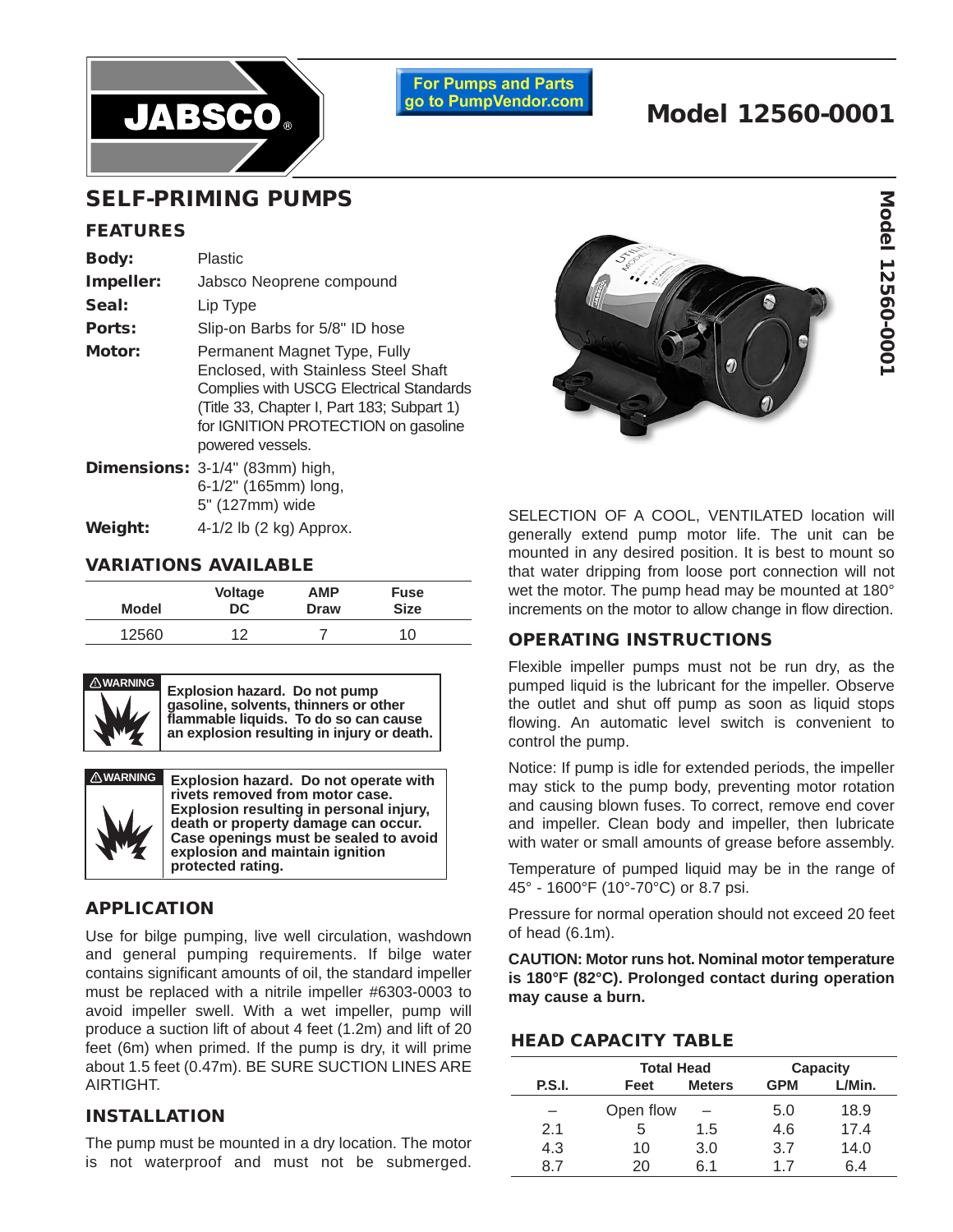## **PLUMBING CONNECTIONS**

Pumps have slip-on fittings for 5/8" ID hose. Use hose that does not kink when bent and with sufficient wall thickness to prevent collapse when used on suction side of pump. Hoses should be routed so that some water will be retained to pump body to wet the impeller. Wetting the impeller aids in priming and extends impeller life. Use a strainer on the intake hose to stop trash and solids from going through the pump. All hoses must have airtight connections to enable faster priming.

When units have been idle or stored for long periods of time, the impeller may stick to the pump body causing fuse to blow. Remove end cover and manually free impeller. Replace end cover and fuse.



**Explosion hazard. If pump is operated in an area containing flammable vapors, motor wire leads must be joined by insulated mechanical locking connectors. Loose or inadequate wire connections can spark resulting in an explosion. Property damage, injury or death can occur.**

## **ELECTRICAL CONNECTIONS**

Connect black wire to negative (-) terminal of battery. The orange wire should run to a fused overload protected switch or circuit breaker with a 10 amp rating, with a wire from switch or breaker to positive (+) terminal of battery. Electrical circuit must be independent of all other accessories. Failure to connect black wire to negative and orange wire to positive will result in backwards motor rotation and possible motor and pump damage. Correct motor rotation is clockwise looking at shaft end of motor. Use proper wire size as determined by wire table elsewhere on this sheet.

### **MINIMUM WIRE SIZES**

| <b>Wire Length Between</b><br><b>Battery and Motor</b> | <b>12V DC</b> |  |
|--------------------------------------------------------|---------------|--|
| 1-10 ft $(3m)$                                         | #12           |  |
| 11-20 ft (6m)                                          | #10           |  |
| 21-30 ft (9m)                                          | #8            |  |

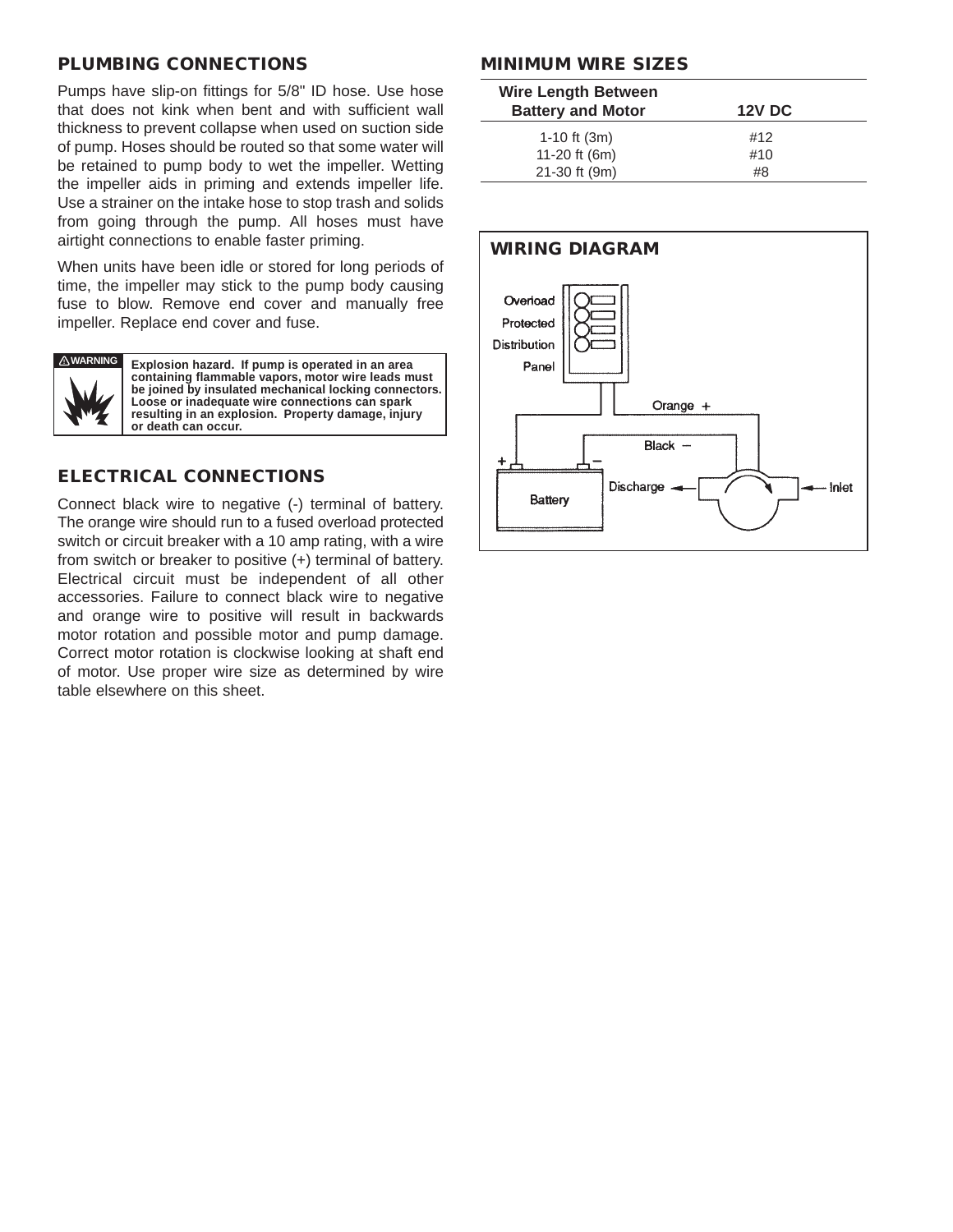

**Part**

### **PARTS LIST**

|                              |                       |      | rart          |
|------------------------------|-----------------------|------|---------------|
| Key                          | <b>Description</b>    | Qty. | <b>Number</b> |
| *1                           | Gasket                | 1    | 12558-0000    |
| †*2                          | <b>Impellers</b>      | 1    | 6303-0001     |
| *3                           | Seal                  | 1    | 1040-0000     |
| 4                            | Screw (End Cover)     | 2    | 91014-0020    |
| 5                            | <b>End Cover</b>      | 1    | 12555-0000    |
| 8                            | Wearplate             | 1    | 12557-0000    |
| 9                            | Body                  | 1    | 12554-0000    |
| 10                           | Slinger               | 1    | 6342-000      |
| 11                           | Motor 12V DC          | 1    | 98012-0020    |
| 12                           | Screw (Motor to Body) | 2    | 91014-0010    |
|                              |                       |      |               |
| Replacement Pump (head only) |                       |      | 12590-0001    |
|                              | Service Kit           |      | 90126-0001    |
|                              |                       |      |               |

\* Parts contained in Service Kit.

† 6303-0003 Oil Resistant "Nitrile" Impeller available separately.

#### **INSTALLATION**

#### **DISASSEMBLY**

- 1, Remove top and bottom end cover screws and remove pump head from motor.
- 2. Remove remaining end cover screws.
- 3. Remove end cover, wearplate, and gasket
- 4. Withdraw impeller.
- 5. Pry seal retainer from seal cavity and press seal out of cavity from impeller bore side.
- 6. **NOTE:** Do not tamper with or disassemble motor.

#### **ASSEMBLY**

- 1, Lubricate seal and press into seal cavity, with open side of seal facing impeller. Center seal retainer (concave side up) in seal cavity and press firmly against seal using 11/16" diameter dowel.
- 2. Install slinger on shaft 1/16" from motor hub. Lubricate motor shaft.
- 3. Locate body on motor.
- 4. Align flat in impeller with motor shaft flat and install impeller into impeller bore.
- 5. Replace gasket, wearplate, end cover, and end cover screws.
- 6. Secure pump head to motor with long machine screws.

#### **MAINTENANCE**

Check wires and connections to be sure corrosion is not adding additional resistance to the motor circuit and causing a low voltage condition at the motor. Low voltage can inhibit motor from starting and can cause fuse to blow. Full voltage should be available to prevent motor damage.

If pump is to be in freezing temperatures, drain by loosening end cover.

Service kits, or at least spare impellers, should be carried aboard to be assured of pumping capability.